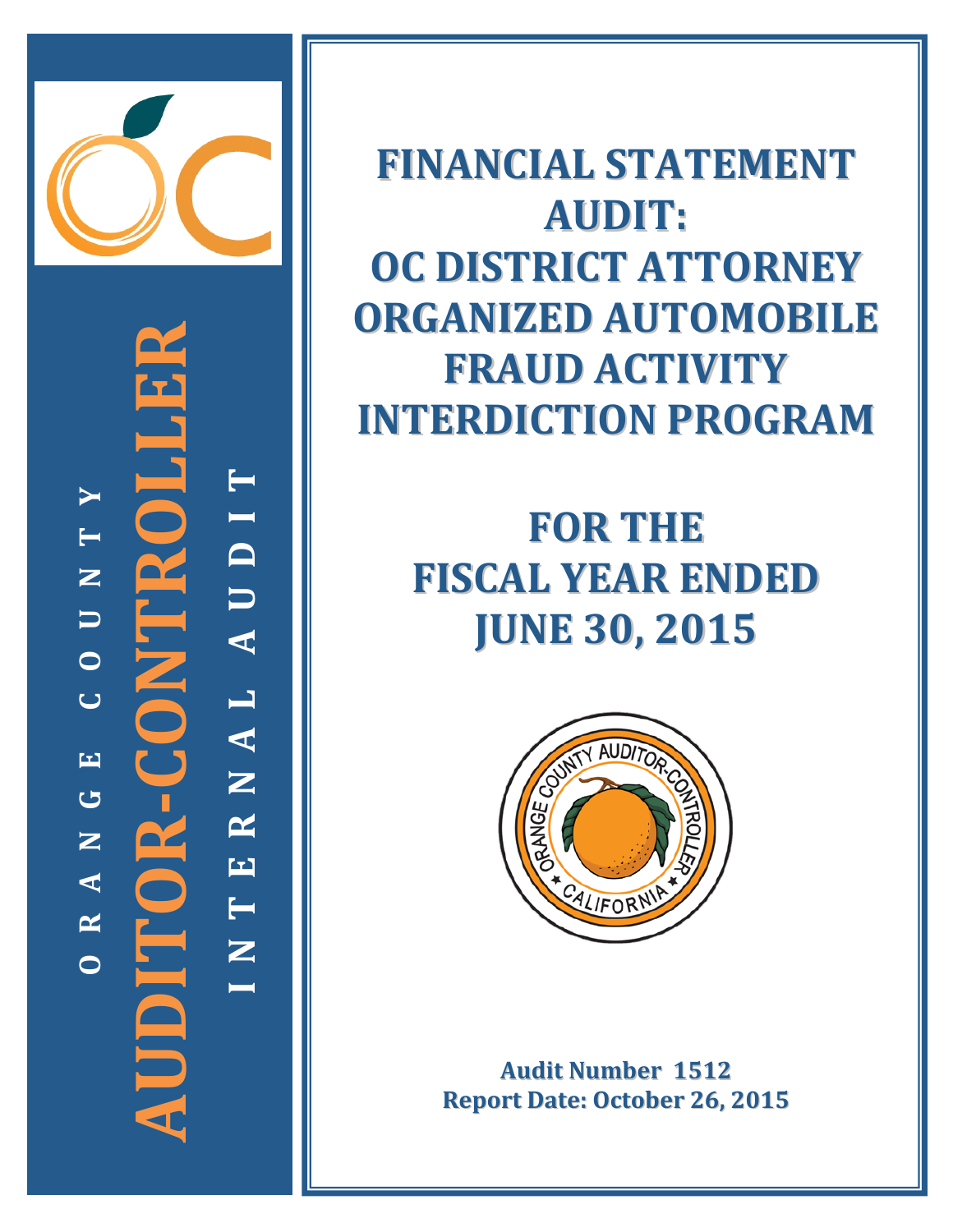

**Eric H. Woolery, CPA Orange County Auditor‐Controller**

**Toni Smart, CPA Carol Swe, CPA, CIA Michael Dean, CPA, CIA Susan Nestor, CPA, CIA**

**Director, Internal Audit Senior Audit Manager Audit Manager Audit Manager**

**12 Civic Center Plaza, Room 200 Santa Ana, CA 92701**

Auditor‐Controller Web Site www.ac.ocgov.com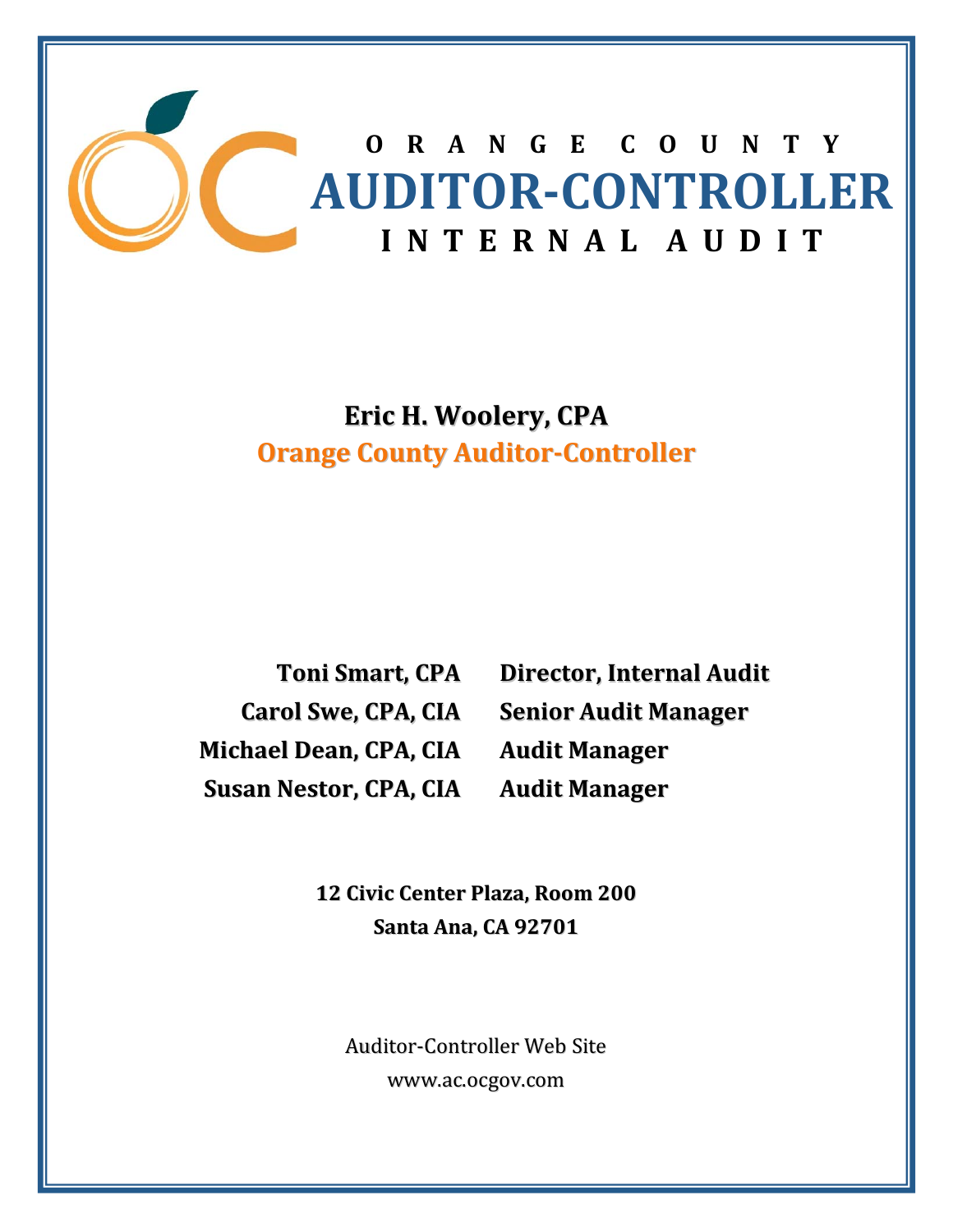

**ERIC H. WOOLERY, CPA** 

AUDITOR-CONTROLLER



**Transmittal Letter** 

**Audit No. 1512** 

 **October 26, 2015** 

**TO:** Tony Rackauckas District Attorney

#### **SUBJECT:** Financial Statement Audit: OC District Attorney Organized Automobile Fraud Activity Interdiction Program

We have completed our report on the Audit of the OC District Attorney Organized Automobile Fraud Activity Interdiction Program for the fiscal year ended June 30, 2015. Our final report is attached for your review.

I submit an **Audit Status Report** quarterly to the Audit Oversight Committee (AOC) and a monthly report to the Board of Supervisors (BOS) where I detail any critical and significant audit findings released in reports during the prior month and the implementation status of audit recommendations as disclosed by our Follow-Up Audits. Although there were no findings noted during this audit, the results will be included in future status reports to the AOC and BOS.

Additionally, we will request your department to complete a **Customer Survey** of Audit Services. You will receive the survey shortly after the distribution of our final report.

Toni Smart, CPA, Director Auditor-Controller Internal Audit Division

#### **Attachments**

Other recipients of this report: Members, Board of Supervisors Members, Audit Oversight Committee Eric H. Woolery, Auditor-Controller Frank Kim, County Executive Officer Mark Denny, Chief Operating Officer Bob Wilson, Interim Director, District Attorney Administrative Services Kim Dinh, Manager, District Attorney Financial Services Ana Roach, Revenue & Compliance Manager, District Attorney Financial Services Claire Moynihan, Auditor-Controller Central Accounting Operations Director Foreperson, Grand Jury Robin Stieler, Interim Clerk of the Board of Supervisors Macias Gini & O'Connell LLP, County External Auditor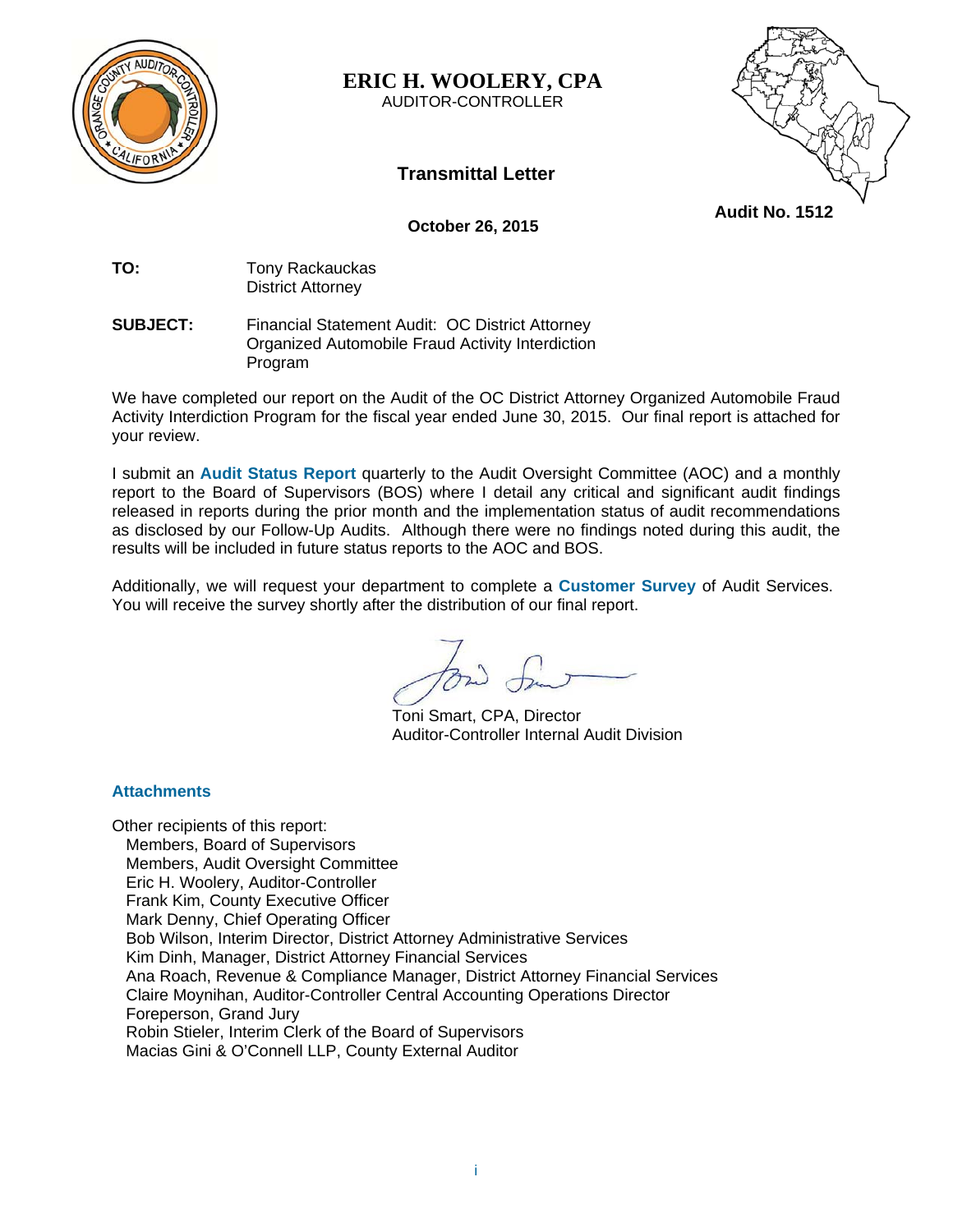

Table of Contents

# *Financial Statement Audit of the OC District Attorney Organized Automobile Fraud Activity Interdiction Program Audit No. 1512*

**For the Fiscal Year Ended June 30, 2015**

| <b>Transmittal Letter</b>                                                                                                                           |   |
|-----------------------------------------------------------------------------------------------------------------------------------------------------|---|
| <b>Independent Auditor's Report</b>                                                                                                                 |   |
| <b>FINANCIAL STATEMENT:</b>                                                                                                                         |   |
| Statement of Revenues and Expenditures - Budget and Actual                                                                                          | 3 |
| <b>Notes to Financial Statement</b>                                                                                                                 | 4 |
| OTHER REPORT:                                                                                                                                       | 6 |
| Independent Auditor's Report on Internal Control Over Financial Reporting                                                                           |   |
| and on Compliance and Other Matters Based on an Audit of a Financial<br><b>Statement Performed in Accordance with Government Auditing Standards</b> | 7 |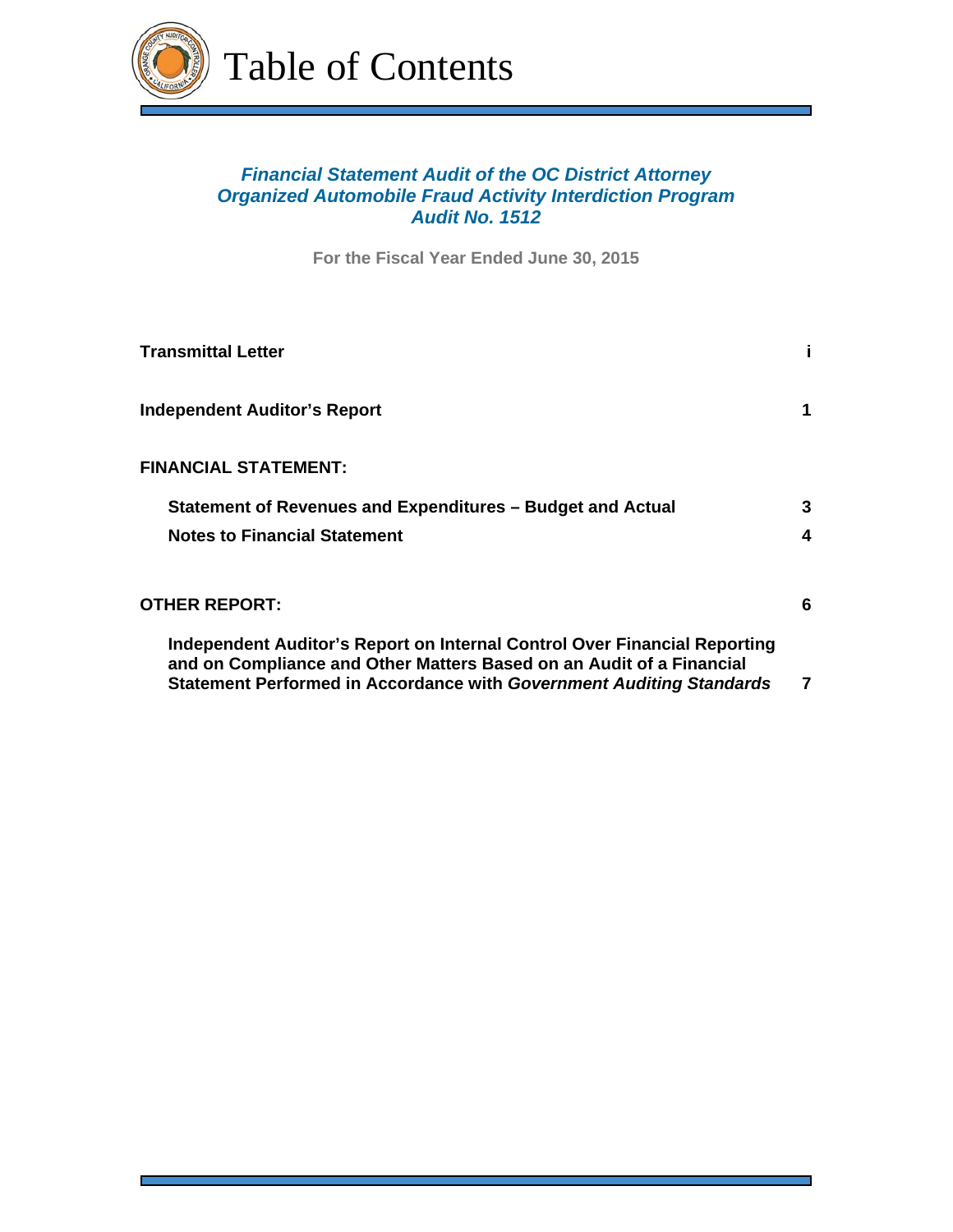

October 26, 2015

California Department of Insurance Fraud Division/Local Assistance Programs 9342 Tech Center Drive, Suite 100 Sacramento, CA 95826

#### **Report on the Financial Statement**

We have audited the accompanying Statement of Revenues and Expenditures - Budget and Actual of the Orange County District Attorney's (OCDA) Organized Automobile Fraud Activity Interdiction Program for the fiscal year ended June 30, 2015, and the related notes to the financial statement.

#### *Management's Responsibility for the Financial Statement*

Management is responsible for the preparation and fair presentation of the financial statement in accordance with accounting principles generally accepted in the United States of America; this includes the design, implementation, and maintenance of internal control relevant to the preparation and fair presentation of the financial statement that is free from material misstatement, whether due to fraud or error.

#### *Auditor's Responsibility*

Our responsibility is to express an opinion on the financial statement based on our audit. We conducted our audit in accordance with auditing standards generally accepted in the United States of America and the standards applicable to financial audits contained in *Government Auditing Standards*, issued by the Comptroller General of the United States. Those standards require that we plan and perform the audit to obtain reasonable assurance about whether the financial statement is free of material misstatement.

An audit involves performing procedures to obtain audit evidence about the amounts and disclosures in the financial statement. The procedures selected depend on the auditor's judgment, including the assessment of the risks of material misstatement of the financial statement, whether due to fraud or error. In making those risk assessments, the auditor considers internal control relevant to the entity's preparation and fair presentation of the financial statement in order to design audit procedures that are appropriate in the circumstances, but not for the purpose of expressing an opinion on the effectiveness of the entity's internal control. Accordingly, we express no such opinion. An audit also includes evaluating the appropriateness of accounting policies used and the reasonableness of significant accounting estimates made by management, as well as evaluating the overall presentation of the financial statement.

We believe that the audit evidence we have obtained is sufficient and appropriate to provide a basis for our audit opinion.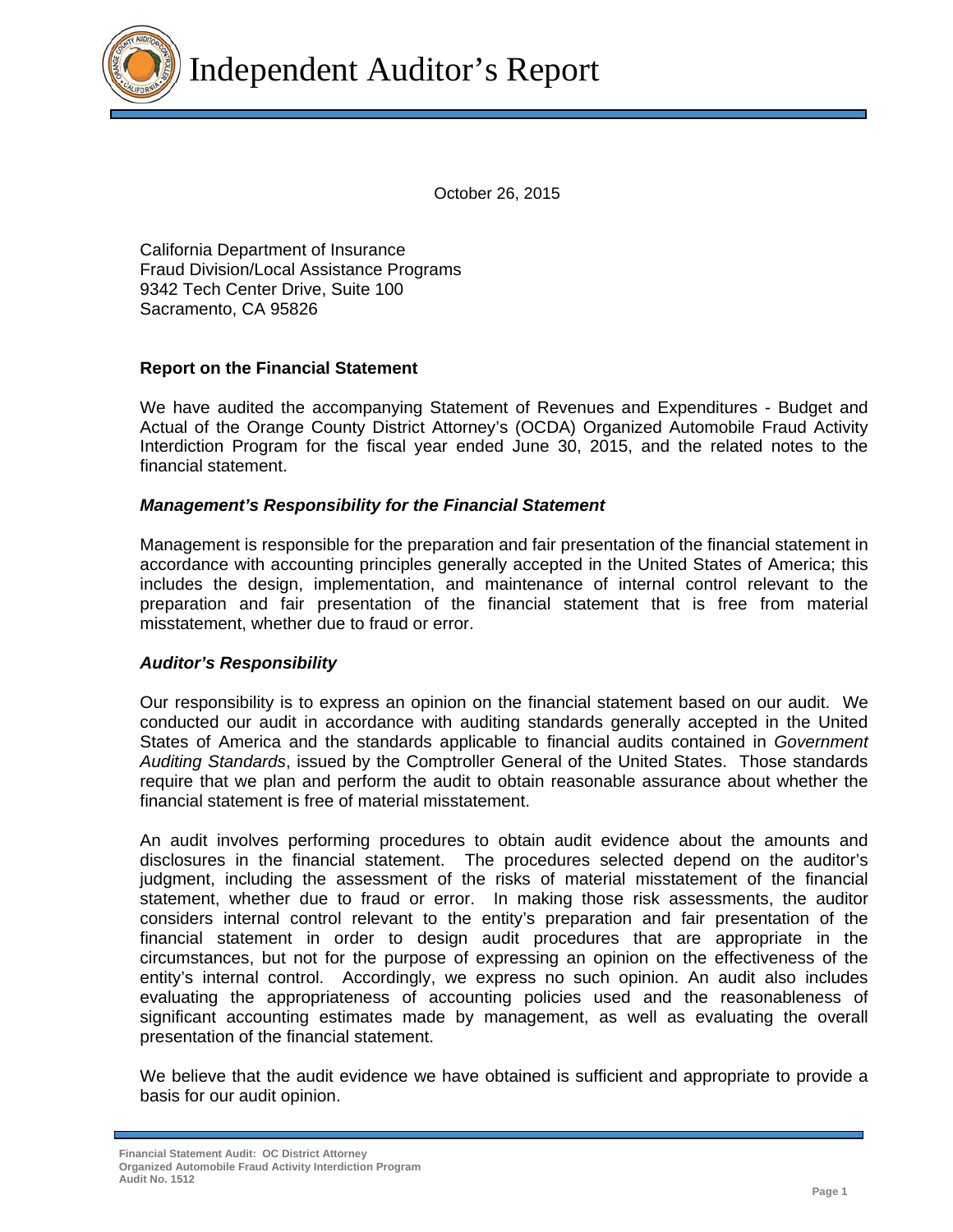

# *Opinion*

In our opinion, the financial statement referred to above presents fairly, in all material respects, the revenues and expenditures of the OCDA's Organized Automobile Fraud Activity Interdiction Program for the fiscal year ended June 30, 2015, in conformity with the basis described in Note 2.

### **Other Reporting Required by** *Government Auditing Standards*

In accordance with *Government Auditing Standards*, we have also issued our report dated October 26, 2015 on our consideration of the OCDA's internal control over financial reporting and on our tests of its compliance with certain provisions of laws, regulations, contracts, and grant agreements and other matters. The purpose of that report is to describe the scope of our testing of internal control over financial reporting and compliance and the results of that testing, and not to provide an opinion on internal control over financial reporting or on compliance. That report is an integral part of an audit performed in accordance with *Government Auditing Standards* in considering OCDA's internal control over financial reporting and compliance.

This report is intended solely for the information and use of management of the OCDA, the Audit Oversight Committee and the California Department of Insurance and is not intended to be and should not be used by anyone other than these specified parties. This restriction is not intended to limit the distribution of this report, which is a matter of public record.

 Toni Smart, CPA, Director Auditor-Controller Internal Audit Division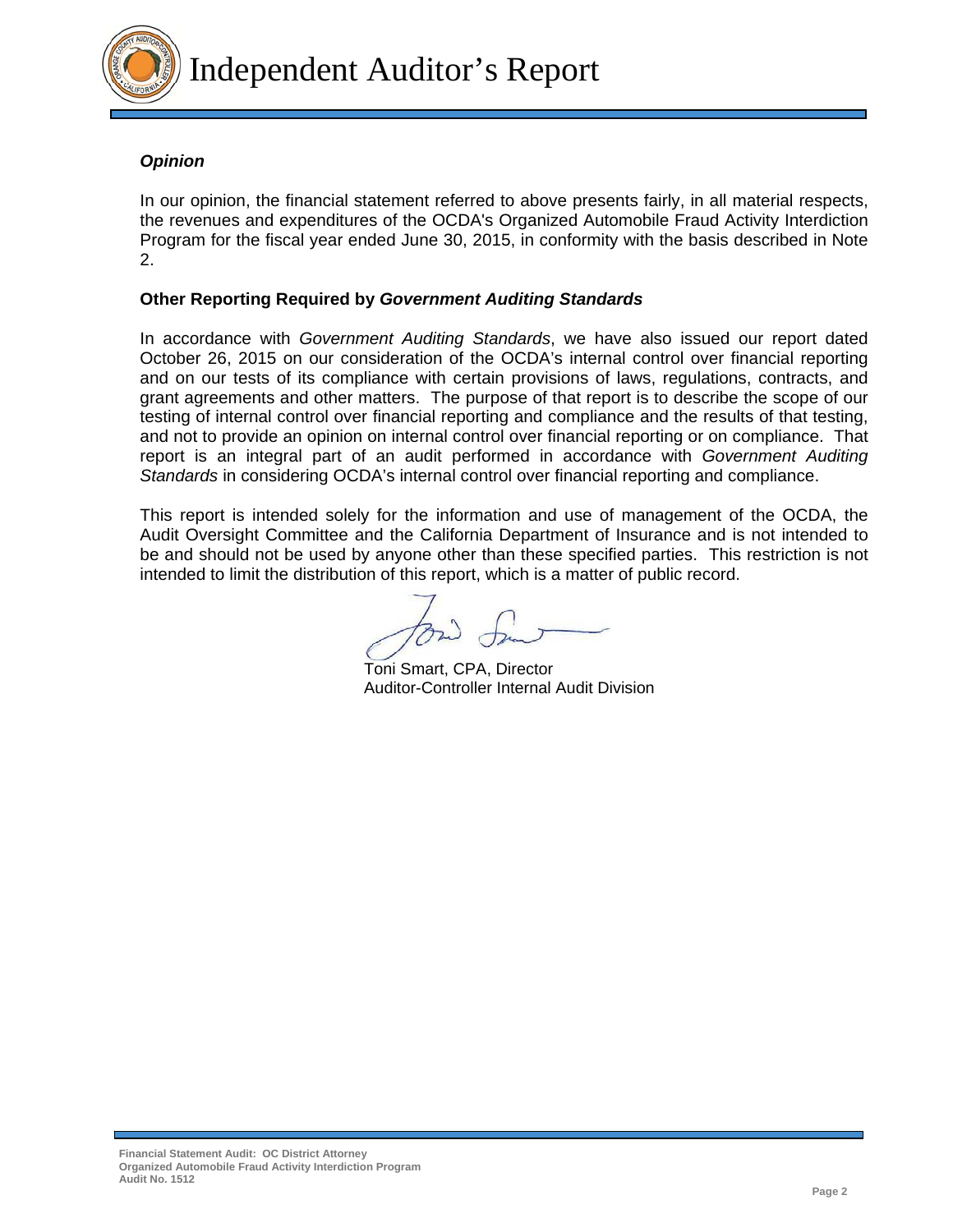# **ORANGE COUNTY DISTRICT ATTORNEY**

# **ORGANIZED AUTOMOBILE FRAUD ACTIVITY INTERDICTION PROGRAM STATEMENT OF REVENUES AND EXPENDITURES - BUDGET AND ACTUAL FOR THE FISCAL YEAR ENDED JUNE 30, 2015**

| Revenues:                                                             | <b>Budget</b>     | Actual            | Variance<br>Favorable<br>Unfavorable) |
|-----------------------------------------------------------------------|-------------------|-------------------|---------------------------------------|
| California Department of Insurance<br>Grant Receipts (Note 4)         | \$412,949         | \$412,949         | \$                                    |
| Approved Prior Year Carry-Over Funds<br>(Note 4)                      | 56,782            | 56,782            |                                       |
| <b>Total Revenue</b>                                                  | \$469,731         | \$469,731         | \$                                    |
| Expenditures:                                                         |                   |                   |                                       |
| Salaries and Benefits (Note 3.A)<br>Operating Expenditures (Note 3.B) | 426,543<br>43,188 | 530,215<br>50,619 | (103, 672)<br>(7, 431)                |
| Total Expenditures                                                    | \$469,731         | \$580,834         | (\$111, 103)                          |
| Excess (Deficiency) of Revenues Over<br>Expenditures (Note 5)         |                   | (\$ 111,103)      | (\$111,103)                           |

See Independent Auditor's Report and Notes to Financial Statement.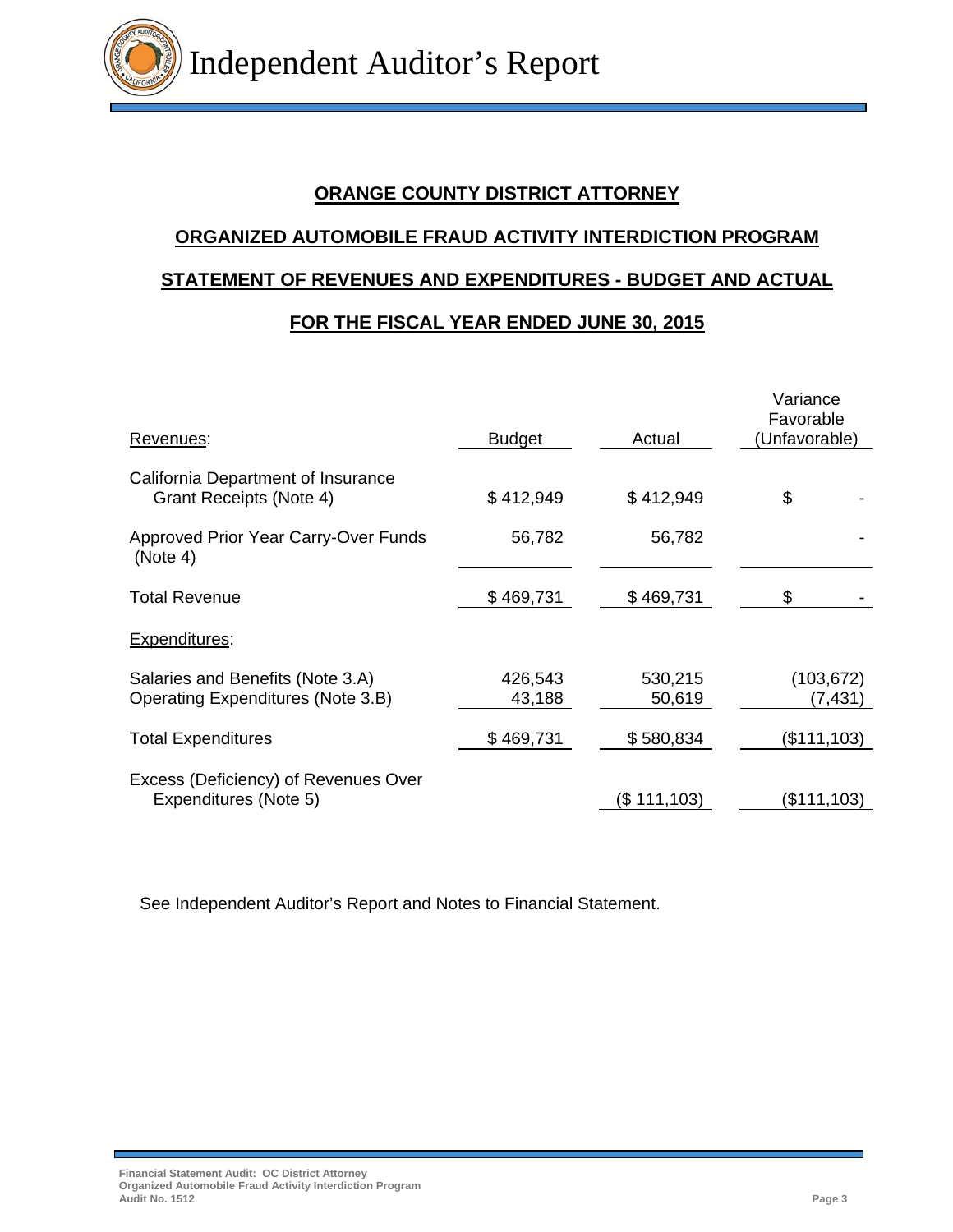

# **ORANGE COUNTY DISTRICT ATTORNEY**

# **ORGANIZED AUTOMOBILE FRAUD ACTIVITY INTERDICTION PROGRAM**

# **NOTES TO FINANCIAL STATEMENT**

# **FOR THE FISCAL YEAR ENDED JUNE 30, 2015**

#### **NOTE 1 – BACKGROUND**

The Orange County District Attorney's (OCDA) Organized Automobile Fraud Activity Interdiction Unit utilizes various forms of investigative techniques and scientific aids in order to detect, investigate, and bring to justice perpetrators of organized automobile fraud activity in Orange County. The OCDA applied for and was awarded funding for the Organized Automobile Fraud Activity Interdiction Program (Program) by the California Department of Insurance (CDI) for the period July 1, 2014 through June 30, 2015. The Program funds provide for enhanced investigation and prosecution of fraudulent organized automobile insurance claims. The funds are available to local district attorneys under provisions of Section 1874.8 of the California Insurance Code.

#### **NOTE 2 – SUMMARY OF SIGNIFICANT ACCOUNTING POLICIES**

The OCDA presents its revenues and expenditures on an accrual basis of accounting in accordance with State of California, Department of Insurance Fraud Grant Financial Audit Guidelines. Revenues are recognized when earned and expenditures are recognized when incurred. The accompanying financial statement is not intended to present the financial position and results of the OCDA's operations.

#### **NOTE 3 – EXPENDITURES**

Expenditures were made for the purposes of the program as specified in Section 1874.8 of the Insurance Code and California Code of Regulations, Title 10, Section 2698.77, et seq. and the County Requirements Upon Award of Grant, Section II, in the Request for Application.

#### **A. Salaries and Benefits**

 Expenditures charged to the Program are limited to personnel funded by the grant. These expenditures include salaries and benefits of attorneys and investigators directly involved with the Program. Also included are the salaries and benefits of support personnel (paralegal). County of Orange policies and procedures were used to verify the appropriateness of personnel costs. Personnel time charged to the Program was appropriately certified by Program personnel.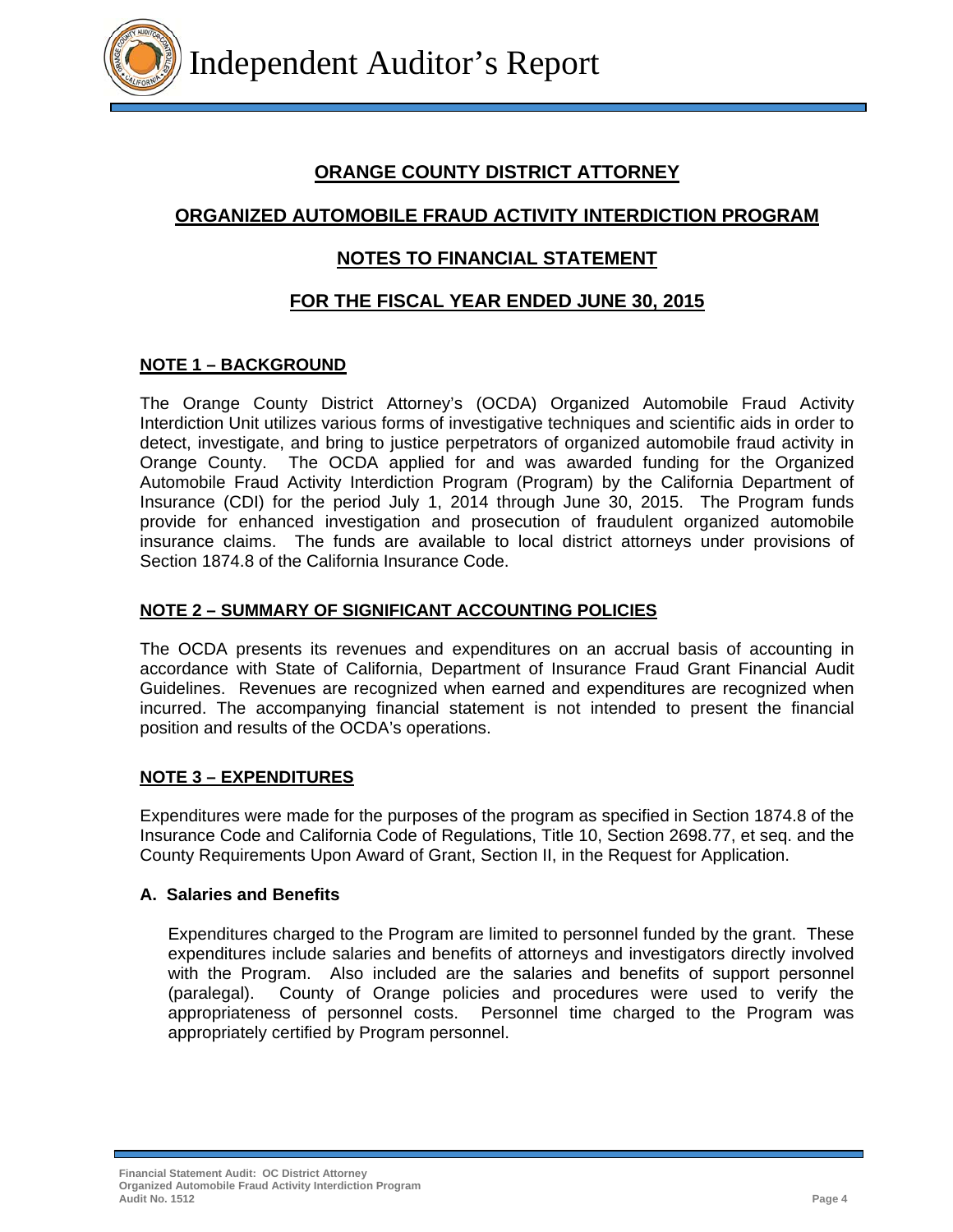#### **B. Operating Expenditures**

 Operating expenditures include travel/transportation, communication expenses, training, building lease to house program staff, office supplies, audit cost, undercover expenses, and indirect costs. A flat indirect cost rate of ten (10) percent was used for the fiscal year ended June 30, 2015. Indirect costs were calculated by applying the indirect cost rate to direct salaries. Direct charges to the Program are not included in the calculation of indirect costs charged to the Program.

#### **NOTE 4 – FUNDING AMOUNTS**

#### **California Department of Insurance**

The OCDA was awarded \$412,949 and received three (3) installments (\$110,748 on April 2, 2015, \$104,018 on June 5, 2015 and \$101,781 on August 20, 2015). The District Attorney is awaiting payment of \$96,402 from CDI. There were carry-over funds from FY 2013-14 of \$56,782 which were spent in FY 2014-15.

#### **NOTE 5 – EXCESS (DEFICIENCY) OF REVENUES OVER EXPENDITURES**

Current year's deficiency of revenues over expenditures: \$111,103

The net expenditures in excess of revenues as of June 30, 2015 cannot be applied toward future years' grant revenue. Therefore, the excess expenditures will be absorbed by the OCDA.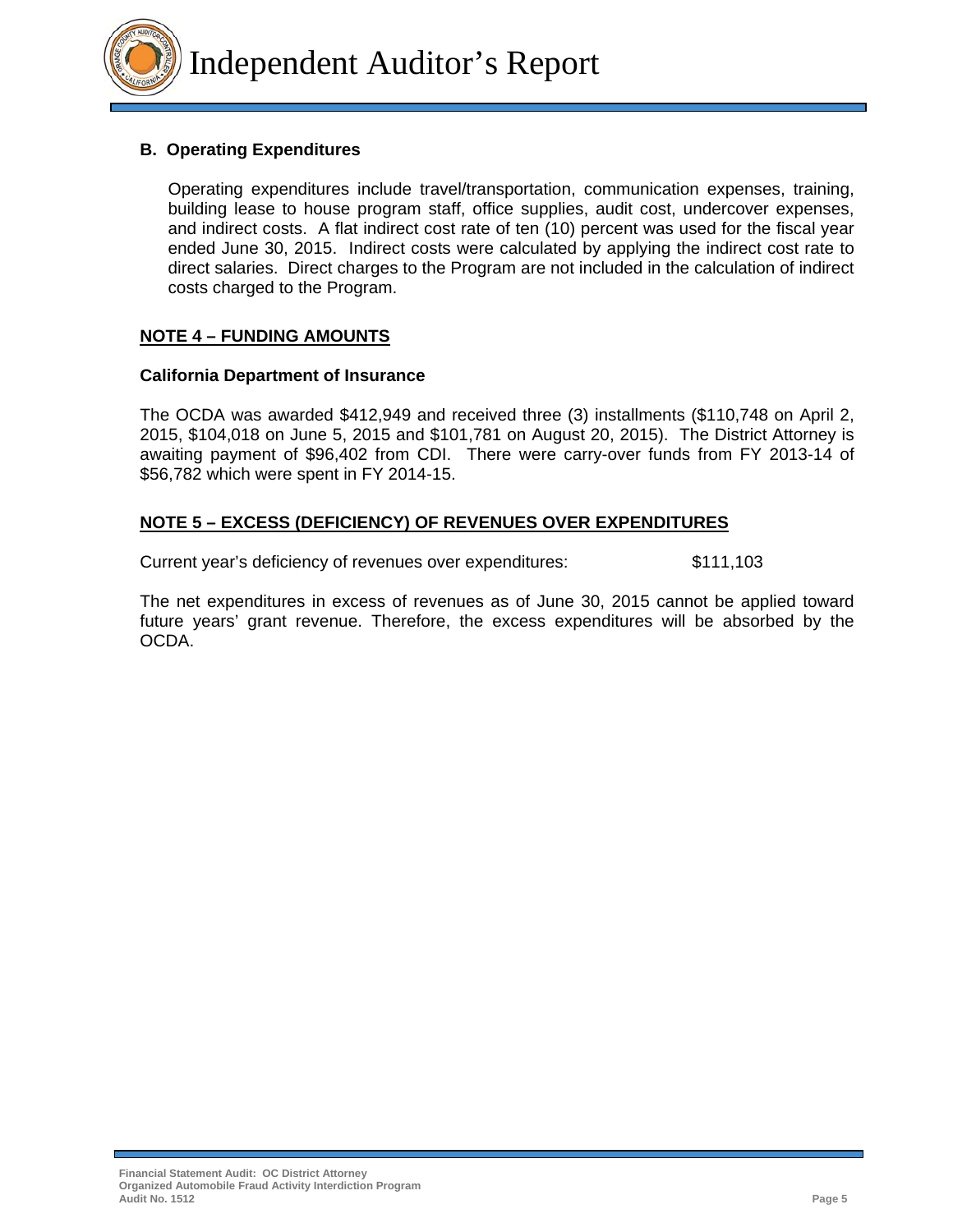

**OTHER REPORT**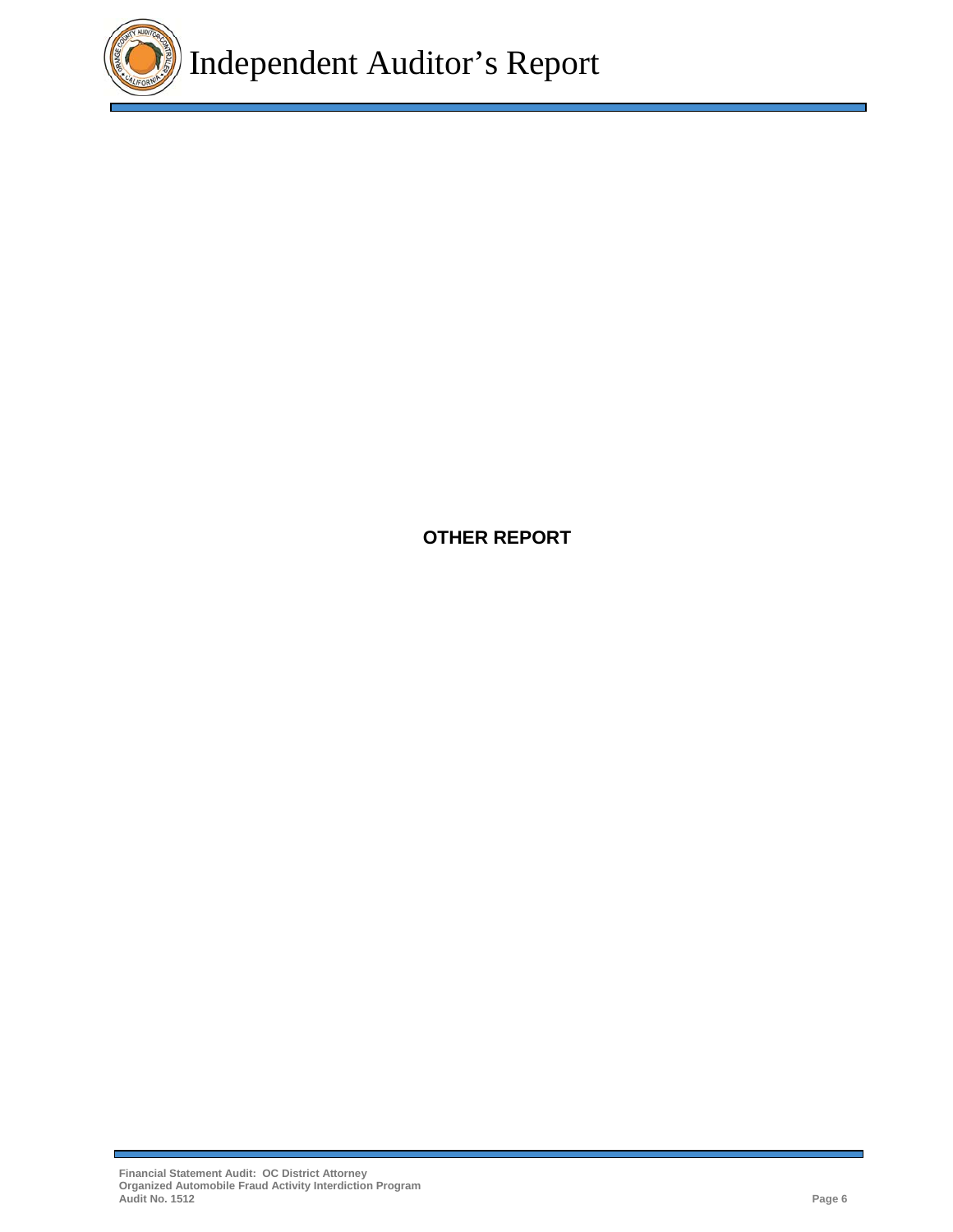

# **INDEPENDENT AUDITOR'S REPORT ON INTERNAL CONTROL OVER FINANCIAL REPORTING AND ON COMPLIANCE AND OTHER MATTERS BASED ON AN AUDIT OF A FINANCIAL STATEMENT PERFORMED IN ACCORDANCE WITH**  *GOVERNMENT AUDITING STANDARDS*

October 26, 2015

California Department of Insurance Fraud Division/Local Assistance Programs 9342 Tech Center Drive, Suite 100 Sacramento, CA 95826

We have audited, in accordance with the auditing standards generally accepted in the United States of America and the standards applicable to financial audits contained in *Government Auditing Standards* issued by the Comptroller General of the United States, the Statement of Revenues and Expenditures - Budget and Actual, of the Orange County District Attorney's (OCDA) Organized Automobile Fraud Activity Interdiction Program, for the fiscal year ended June 30, 2015, and the related notes to the financial statement, and have issued our report thereon dated October 26, 2015.

#### **Internal Control over Financial Reporting**

In planning and performing our audit of the Statement of Revenues and Expenditures - Budget and Actual, of the OCDA's Organized Automobile Fraud Activity Interdiction Program for the fiscal year ended June 30, 2015, we considered the OCDA's internal control over financial reporting (internal control) to determine the audit procedures that are appropriate in the circumstances for the purpose of expressing our opinion on the financial statement, but not for the purpose of expressing an opinion on the effectiveness of the OCDA's internal control. Accordingly, we do not express an opinion on the effectiveness of the OCDA's internal control.

A *deficiency in internal control* exists when the design or operation of a control does not allow management or employees, in the normal course of performing their assigned functions, to prevent, or detect and correct, misstatements on a timely basis. A *material weakness* is a deficiency, or combination of deficiencies, in internal control, such that there is a reasonable possibility that a material misstatement of the entity's financial statement will not be prevented, or detected and corrected on a timely basis. A *significant deficiency* is a deficiency, or a combination of deficiencies, in internal control that is less severe than a material weakness, yet important enough to merit attention by those charged with governance.

Our consideration of internal control was for the limited purpose described in the second paragraph above and was not designed to identify all deficiencies in internal control that might be material weaknesses or significant deficiencies. Given these limitations, during our audit we did not identify any deficiencies in internal control that we consider to be material weaknesses. However, material weaknesses may exist that have not been identified.